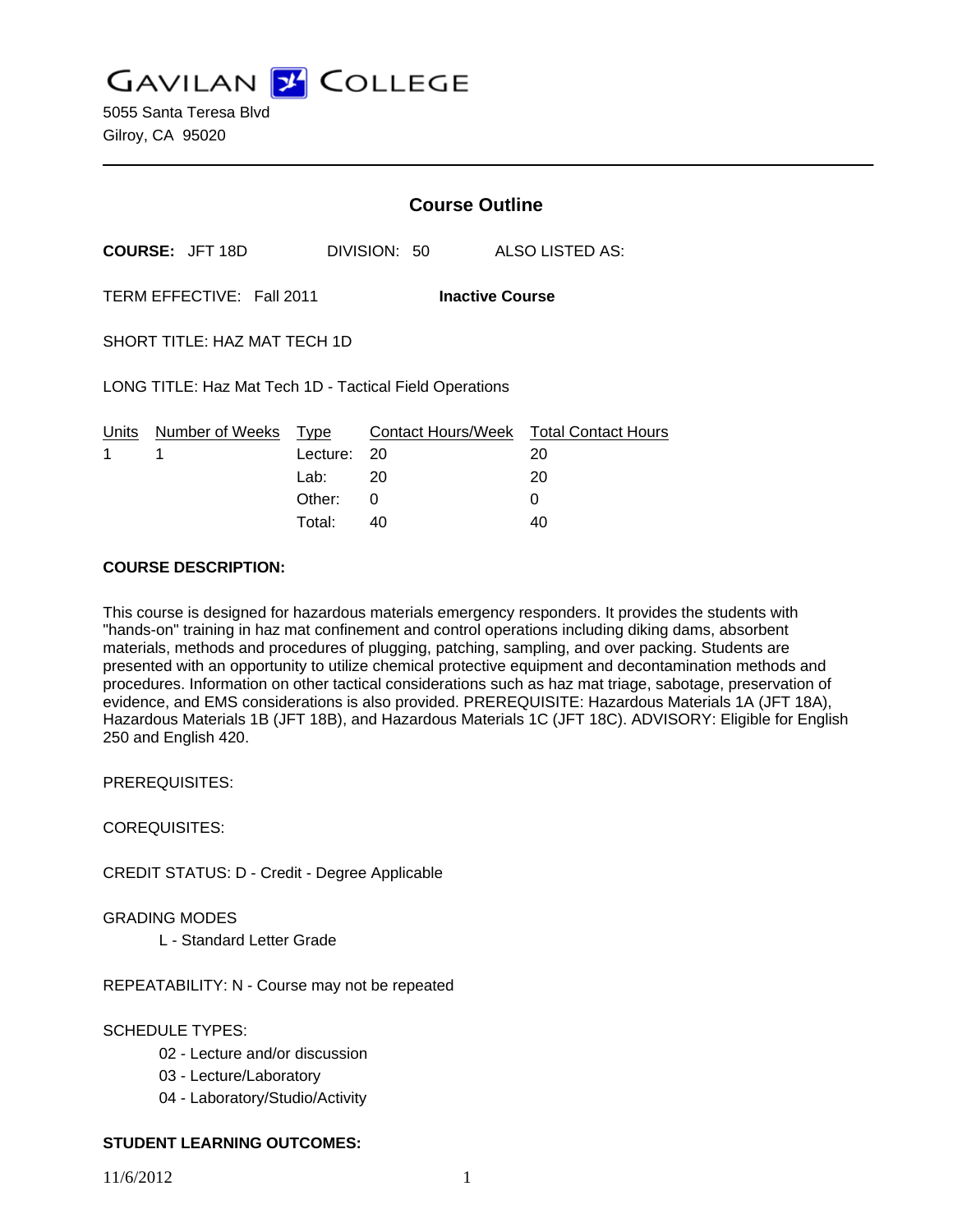1. Identify important guidelines regarding collection of evidence, obtaining search warrants, maintaining the chain of custody, and properly documenting an incident.

2. Identify various stresses that personnel working in chemical protective clothing are subjected to, the mechanisms by which heat builds up, and the appropriate measures to take for someone experiencing a heat related illness.

3. Demonstrate the proper procedures for the medical monitoring of hazardous material response personnel.

4. Identify guidelines for dealing with contaminated persons at a hazardous incident.

5. Identify operational situations which may exceed the responder's capabilities of training, equipment, or technical feasibility.

6. Identify the relationship between flammability, toxicity, and oxygen deficiency, and how these factors impact safety at a hazardous materials incident.

7. Match various toxicological terms and exposure values with their significance in predicting health hazards.

8. Identify some of the ways in which chemicals could be used for terrorism.

9. Identify some of the problems and resources which must be evaluated in order to triage hazardous materials incidents.

10. Identify varius decontamination methods, factors that can affect the decontamination process, resources needed to set up a Contamination Reduction Corridor, and proper decontamination procedures.

# **CONTENT, STUDENT PERFORMANCE OBJECTIVES, OUT-OF-CLASS ASSIGNMENTS**

Inactive Course: 09/26/2011

1 WK 40 HRS This course explores a few additional tactical considerations, then takes the students directly into the hands-on application of offensive and defensive control measures. Module 1D is the final week of the Technician series. Upon completion of the first four courses, the student will be designated by the State of California as a certified "Hazardous Materials Technician."

Lecture, discussion and demonstrations will serve as the medium of instruction. Audio-visual aids will be utilized as they facilitate meaningful instruction. Individual guidance will be provided as required.

# **REPRESENTATIVE TEXTBOOKS:**

Required: ^uHazardous Materials 1D - Tactical Field Operations^s ^uManual^s ^uHazardous Materials 1D - Tactical Field Operations^s ^uWorkbook^s